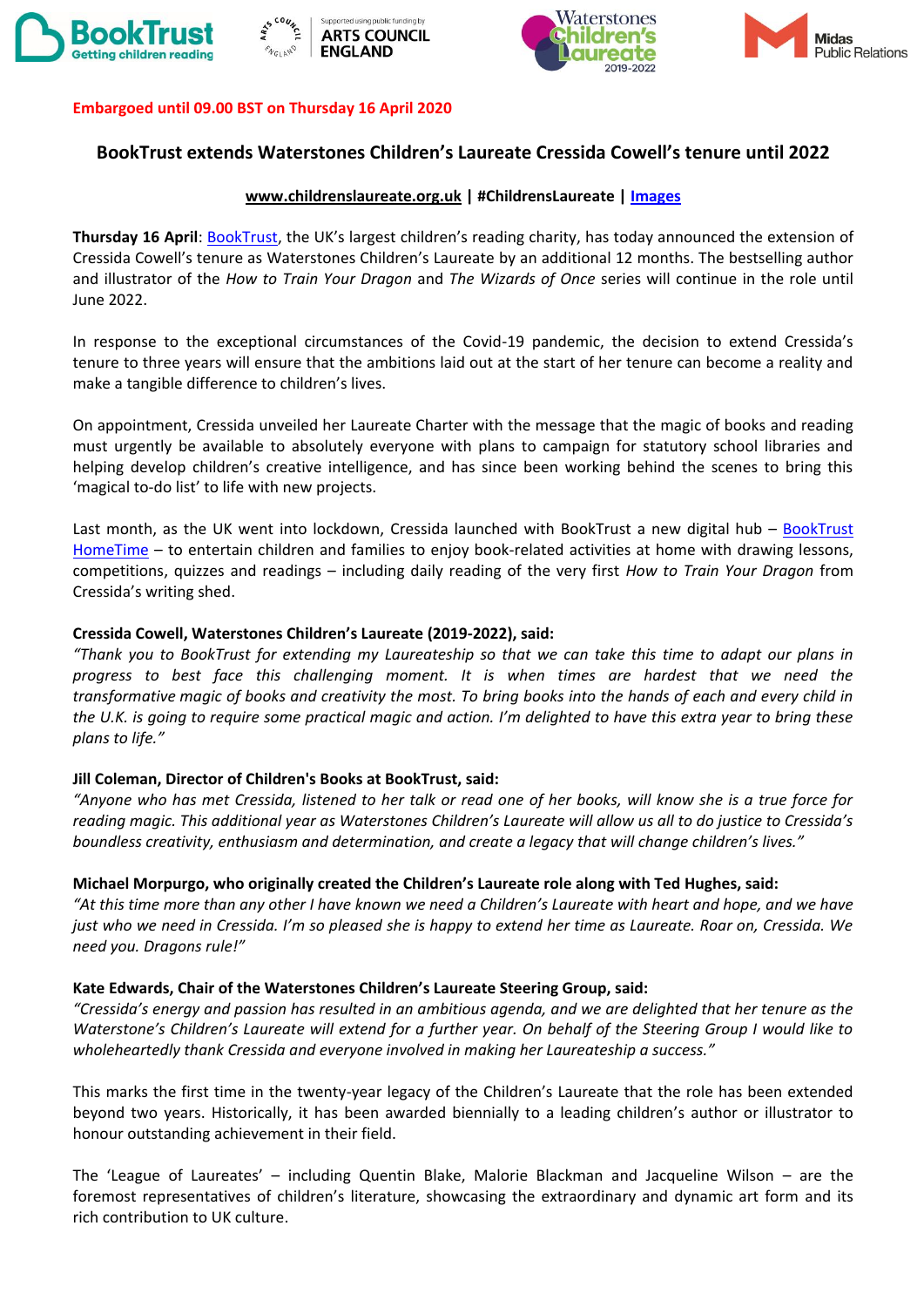







**ENDS**

## **NOTES TO EDITORS**

## **Press Contact**

Please contact Midas Public Relations (020 7361 7860) for further information and interviews requests:

• Hannah McMillan[: hannah.mcmillan@midaspr.co.uk](mailto:hannah.mcmillan@midaspr.co.uk) | 020 7361 7886 | 07971 086649

## **About the Waterstones Children's Laureate**

The Waterstones Children's Laureate is managed by BookTrust, the UK's largest children's reading charity, and sponsored by Waterstones. It is awarded once every two years to an eminent writer or illustrator of children's books to celebrate outstanding achievement in their field, and celebrates children's literature as an art form, recognising its contribution to culture and bringing it to the attention of a wider audience.

This prestigious role was originally created by Poet Laureate Ted Hughes and author Michael Morpurgo. The 'League of Laureates' are the foremost representatives of children's literature, showcasing the extraordinary and dynamic art form and its rich contribution to culture in the UK. Each Laureate brings their own passion to the prestigious role and focuses on their own particular themes to create a unique legacy.

The current Waterstones Children's Laureate is Cressida Cowell, the international bestselling author and illustrator of the *How to Train Your Dragon* and *The Wizards of Once* series and author of the *Emily Brown* picture books. The previous ten Laureates are: Quentin Blake (1999-2001), Anne Fine (2001-2003), Michael Morpurgo (2003-2005), Jacqueline Wilson (2005-2007), Michael Rosen (2007-2009), Anthony Browne (2009- 2011), Julia Donaldson (2011-2013), Malorie Blackman (2013-2015), Chris Riddell (2015-2017), Lauren Child (2017-2019).

#### **About Cressida Cowell**

Cressida Cowell is the number one bestselling author-illustrator of the *How to Train Your Dragon* and *The Wizards of Once* book series, and the author of the *Emily Brown* picture books, illustrated by Neal Layton. She has sold over 11 million books worldwide in 38 languages. *How to Train Your Dragon* is also an award-winning billion-dollar DreamWorks film series, and a TV series shown on Netflix and CBBC; *The Wizards of Once* has also been optioned for film by DreamWorks.

Cressida is an ambassador for the National Literacy Trust, a trustee for World Book Day and a founder patron of the Children's Media Foundation. She has won numerous prizes for her books, including the Blue Peter Book Award and the Ruth Rendell Award for Championing Literacy. She grew up in London and on a small, uninhabited island off the west coast of Scotland and she now lives in Hammersmith with her husband, three children and a dog called Pigeon.

#### **About BookTrust**

BookTrust is dedicated to getting children reading because we know that children who read are happier, healthier, more empathetic and more creative. Their early language development is supported and they also do better at school. We are the UK's largest children's reading charity; each year we reach 3.9 million children across the UK with books, resources and support to help develop a love of reading, because we know that reading can transform lives. We work with a variety of partners to get children excited about books, rhymes and stories, because if reading is fun, children will want to do it. Our books are delivered via health services, libraries, schools and early years practitioners, and are supported with guidance, advice and resources to encourage the reading habit[. booktrust.org.uk](http://www.booktrust.org.uk/)

#### **About Waterstones**

Waterstones is the UK and Ireland's leading high street bookseller with 295 bookshops, including Foyles, Hatchards, Hodges Figgis and branches in Ireland, Brussels and Amsterdam. It is the only national specialist book